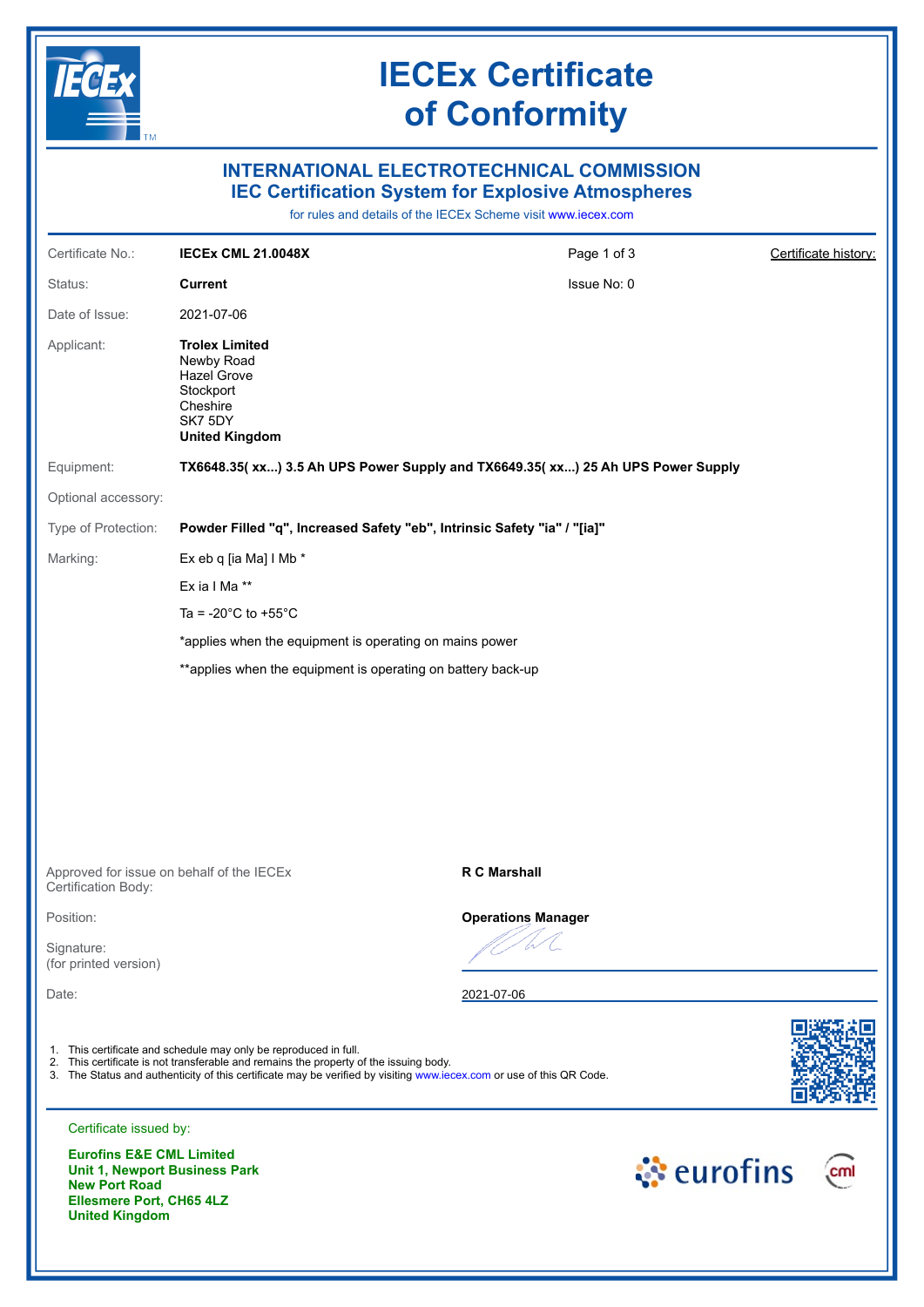|                                           | <b>IECEx Certificate</b><br>of Conformity                                                                           |                                                                                                                                                                                                                                                                                                                                                                                                                                                  |  |
|-------------------------------------------|---------------------------------------------------------------------------------------------------------------------|--------------------------------------------------------------------------------------------------------------------------------------------------------------------------------------------------------------------------------------------------------------------------------------------------------------------------------------------------------------------------------------------------------------------------------------------------|--|
| Certificate No.:                          | <b>IECEX CML 21.0048X</b>                                                                                           | Page 2 of 3                                                                                                                                                                                                                                                                                                                                                                                                                                      |  |
| Date of issue:                            | 2021-07-06                                                                                                          | Issue No: 0                                                                                                                                                                                                                                                                                                                                                                                                                                      |  |
| Manufacturer:                             | <b>Trolex Limited</b><br>Newby Road<br><b>Hazel Grove</b><br>Stockport<br>Cheshire SK7 5DY<br><b>United Kingdom</b> |                                                                                                                                                                                                                                                                                                                                                                                                                                                  |  |
| Additional<br>manufacturing<br>locations: |                                                                                                                     |                                                                                                                                                                                                                                                                                                                                                                                                                                                  |  |
|                                           | Rules, IECEx 02 and Operational Documents as amended                                                                | This certificate is issued as verification that a sample(s), representative of production, was assessed and tested and found to comply with the<br>IEC Standard list below and that the manufacturer's quality system, relating to the Ex products covered by this certificate, was assessed and<br>found to comply with the IECEx Quality system requirements. This certificate is granted subject to the conditions as set out in IECEx Scheme |  |

The equipment and any acceptable variations to it specified in the schedule of this certificate and the identified documents, was found to comply with the following standards

| IEC 60079-0:2017<br>Edition: 7.0 | Explosive atmospheres - Part 0: Equipment - General requirements              |
|----------------------------------|-------------------------------------------------------------------------------|
| IEC 60079-11:2011<br>Edition:6.0 | Explosive atmospheres - Part 11: Equipment protection by intrinsic safety "i" |
| IEC 60079-5:2015<br>Edition:4.0  | Explosive atmospheres –Part 5: Equipment protection by powder filling "q"     |
| IEC 60079-7:2017<br>Edition: 5.1 | Explosive atmospheres - Part 7: Equipment protection by increased safety "e"  |
|                                  |                                                                               |

This Certificate **does not** indicate compliance with safety and performance requirements other than those expressly included in the Standards listed above.

#### **TEST & ASSESSMENT REPORTS:**

A sample(s) of the equipment listed has successfully met the examination and test requirements as recorded in:

Test Report:

[GB/CML/ExTR21.0089/00](https://www.iecex-certs.com/deliverables/REPORT/72710/view)

Quality Assessment Report:

[GB/SIR/QAR07.0017/10](https://www.iecex-certs.com/deliverables/REPORT/70034/view)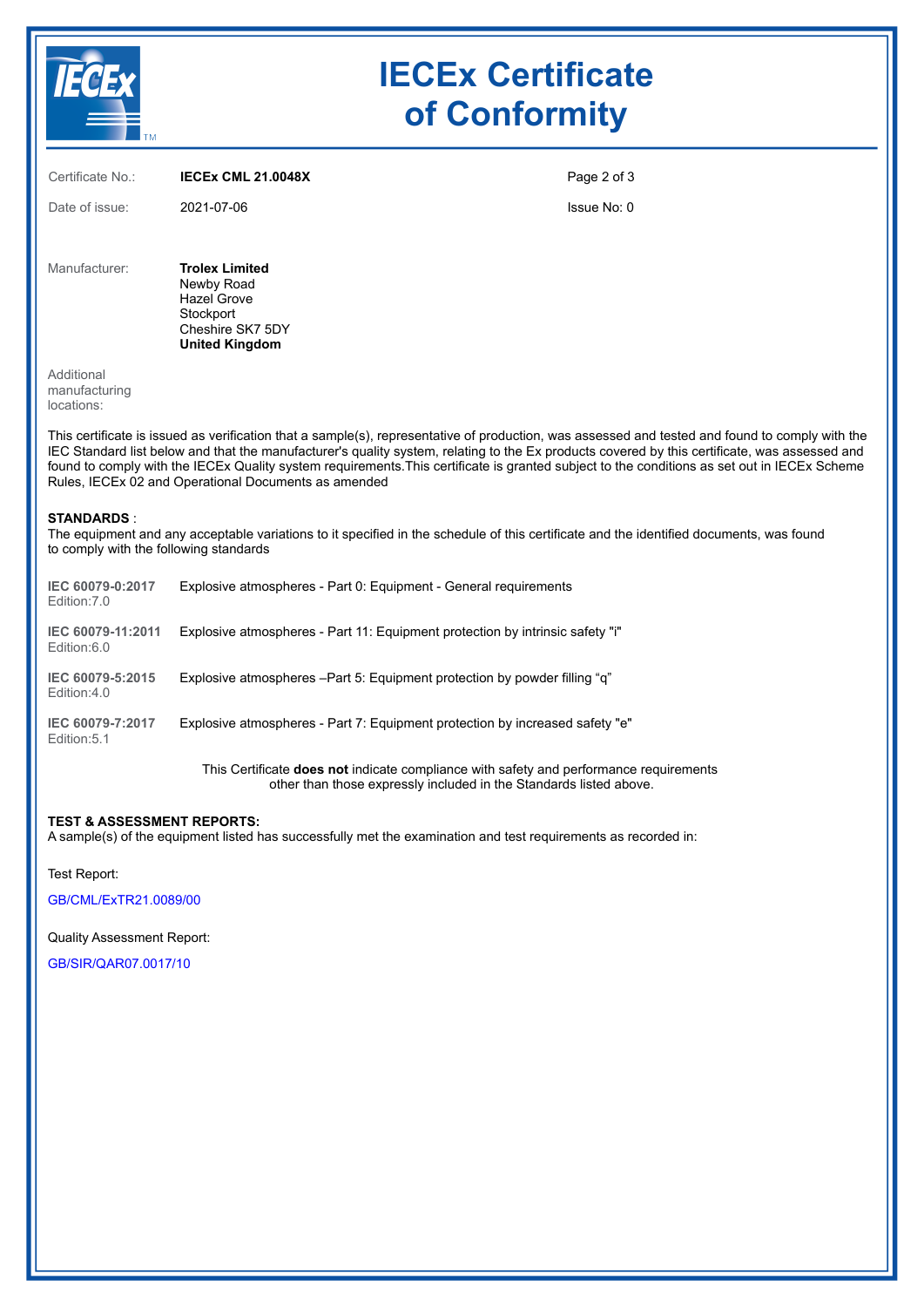

# **IECEx Certificate of Conformity**

Certificate No.: **IECEx CML 21.0048X**

Date of issue: 2021-07-06

Page 3 of 3

Issue No: 0

#### **EQUIPMENT:**

Equipment and systems covered by this Certificate are as follows:

The TX6648.35(.x…) and TX6649.35(.x…) Un-Interruptible Power Supply (UPS) incorporates a modified TX6641 Intrinsically safe power supply chassis housed inside a metal enclosure which is powder filled and sealed. It also incorporates a separate battery compartment, attached to the main enclosure which is not powder filled. A battery timer switch circuit board is located in the powder filled part of the enclosure. The battery timer switch circuit detects if the battery is being used to supply power and can switch off the power after a predetermined length of time.

Refer to Annex for full description and conditions of manufacture.

**SPECIFIC CONDITIONS OF USE: YES as shown below:** Refer to Annex for specific conditions of use.

**Annex:**

[IECEx CML 21.0048X Certificate Annex\\_1.pdf](https://www.iecex-certs.com/deliverables/CERT/53506/view)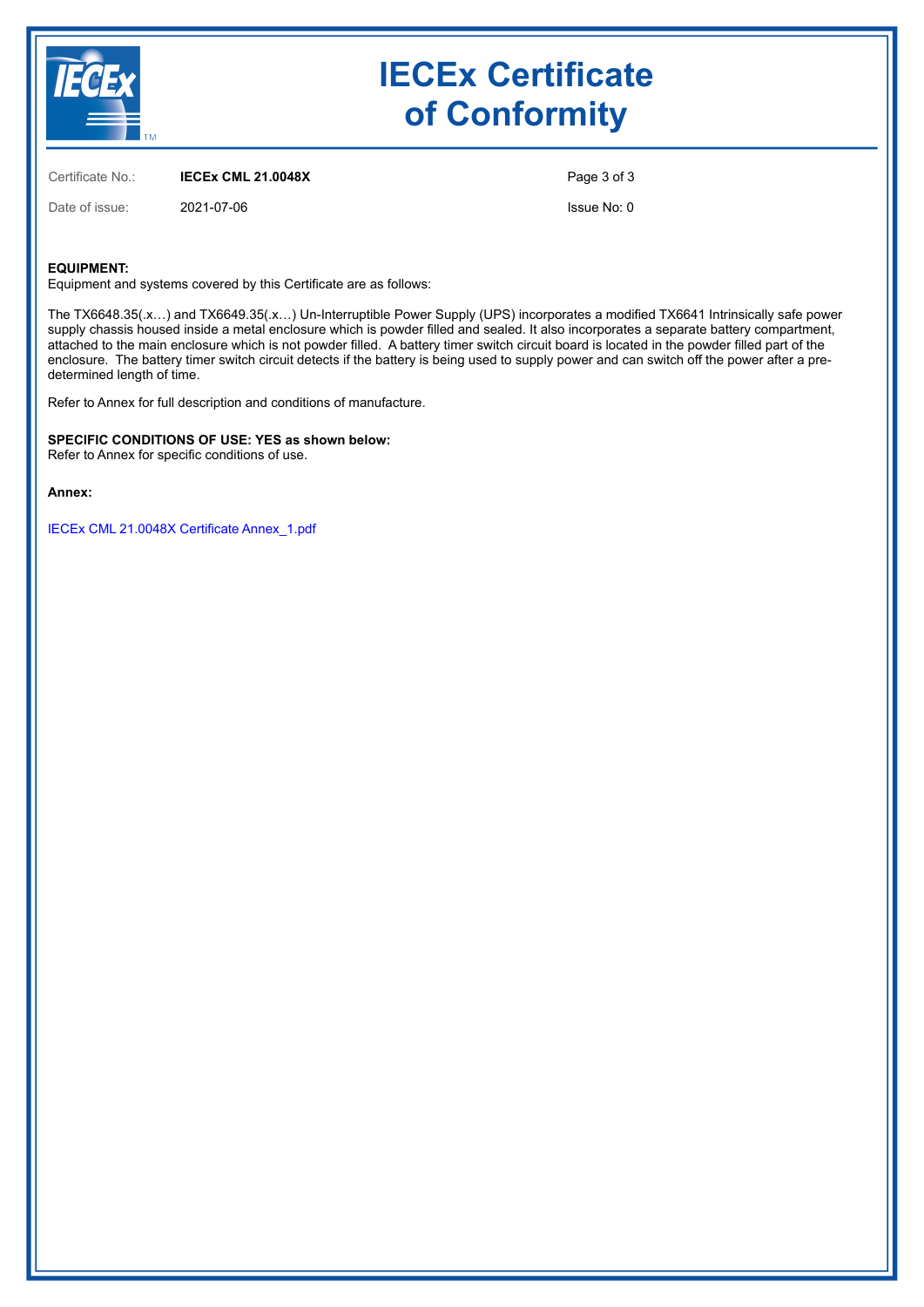

| чш |  |
|----|--|
|    |  |
|    |  |

| Annexe to:        | IECEX CML 21.0048X Issue 0                                                         |
|-------------------|------------------------------------------------------------------------------------|
| <b>Applicant:</b> | <b>Trolex Limited</b>                                                              |
| Apparatus:        | <b>TX6648.35(.x) 3.5Ah UPS Power Supply</b><br>TX6649.35(.x) 25Ah UPS Power Supply |

# **Description**

The TX6648.35(.x…) and TX6649.35(.x…) Un-Interruptible Power Supply (UPS) incorporates a modified TX6641 Intrinsically safe power supply chassis housed inside a metal enclosure which is powder filled and sealed. It also incorporates a separate battery compartment, attached to the main enclosure which is not powder filled. A battery timer switch circuit board is located in the powder filled part of the enclosure. The battery timer switch circuit detects if the battery is being used to supply power and can switch off the power after a pre-determined length of time.

Only the 0.5A and 1.0A versions of the TX6641 Chassis are used for the UPS. The TX6648 uses two 3.5 Ah batteries and the TX6649 uses two 25 Ah batteries. These provide power to equipment located in the hazardous area if the mains power supply fails or is turned off for safety reasons.

When mains powered, this equipment is deemed to be Category M2(M1) EPL Mb(Ma) equipment. When battery powered, this equipment is deemed to be Category M1 EPL Ma Equipment

The Electrical output parameters are as follows:

| Current output options  | н.,    | $0.5A$ or 1.0 A                                             |
|-------------------------|--------|-------------------------------------------------------------|
| Voltage output options  | ۰.     | 7.5 V or 12 V                                               |
| Input Supply options Um | $\sim$ | 230 rms, 110 Vrms, 55 Vrms, 42 Vrms <sup>1</sup> or 24 Vrms |

Note 1: Only available for TX6648 model

I.S. Output Terminals +V and 0 V

| <b>7.5 PSU</b><br>$($ Uo = 8.5 V o/p<br>crowbar)     | <b>Short Circuit</b><br>current, lo in A | Max output<br>Power, Po in W | Lo/Ro Ratio in<br>μH/Ω | Capacitance,<br>Co in $\mu$ F   |
|------------------------------------------------------|------------------------------------------|------------------------------|------------------------|---------------------------------|
| 0.5A                                                 | 0.873                                    | 5.28                         | 72.69                  | 646                             |
| 1.0A                                                 | 1.76                                     | 10.63                        | 36.17                  | 560                             |
|                                                      |                                          |                              |                        |                                 |
| <b>12.0 V PSU</b><br>$($ Uo = 13.0 V o/p<br>crowbar) | <b>Short Circuit</b><br>current, lo in A | Max output<br>Power, Po in W | Lo/Ro Ratio in<br>μH/Ω | Capacitance,<br>$Co$ in $\mu F$ |
| 0.5A                                                 | 0.873                                    | 6.33                         | 72.6                   | 32.0                            |

Output terminal C1 (V\_sig) and C2 (0V)

Unit 1, Newport Business Park New Port Road Ellesmere Port **CH65 4LZ** 

 $T + 44(0) 151 559 1160$ E info@cmlex.com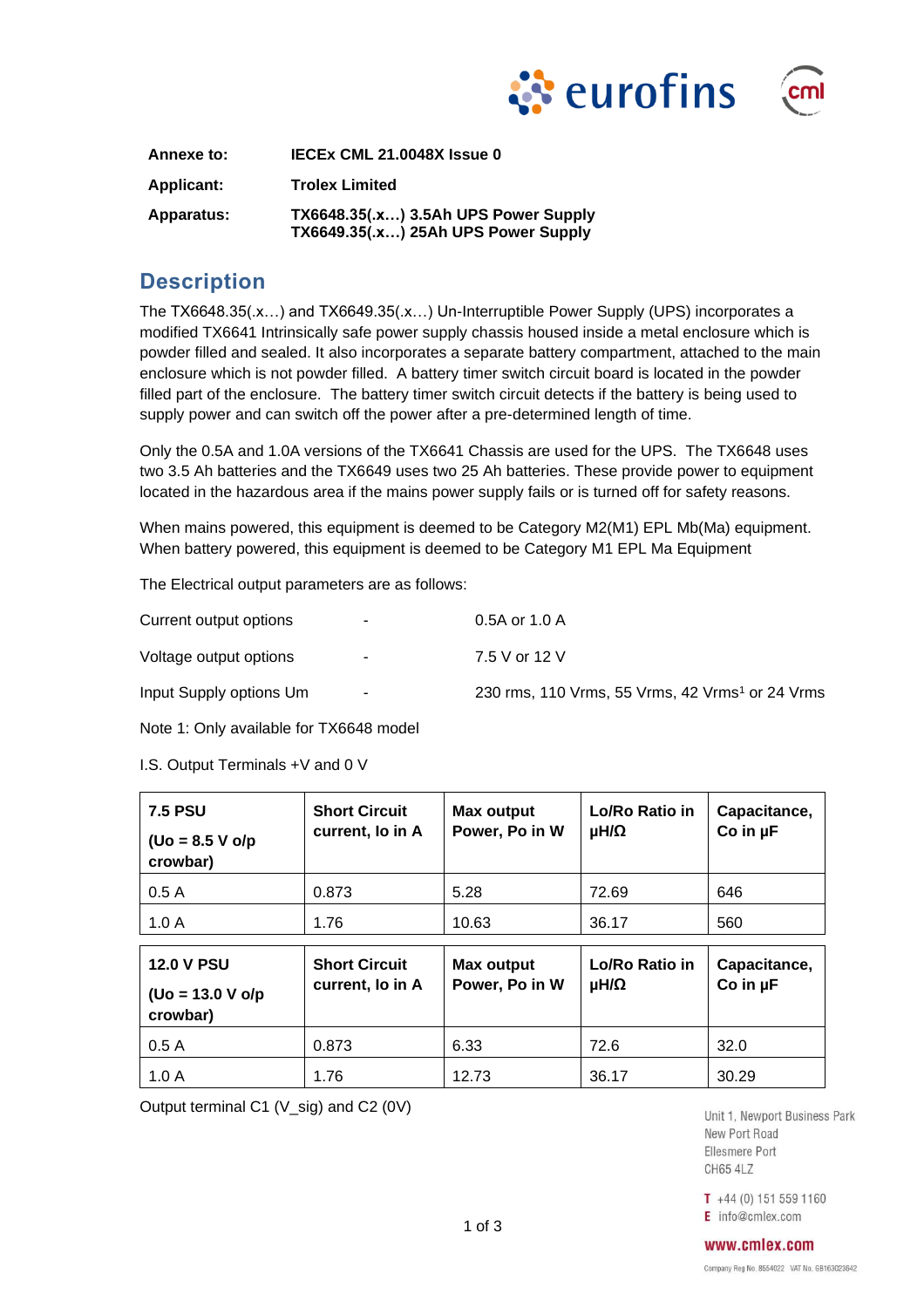

| Ui | $=$ | 16.5 V                                  | Co    | $=$ | $10\mu F$   |
|----|-----|-----------------------------------------|-------|-----|-------------|
| Uo | $=$ | 13.65 V                                 | Lo    | $=$ | 700 mH      |
| lo | $=$ | 25 mA                                   | Lo/Ro | $=$ | 5470 µH/ohm |
| Po | $=$ | 85.2 mW                                 |       |     |             |
| Ci | $=$ | 12 nF                                   |       |     |             |
| Li | $=$ | 0                                       |       |     |             |
|    |     | Output Terminals C3 (I_sig) and C2 (0V) |       |     |             |
|    |     |                                         |       |     |             |
| Ui | $=$ | 16.5 V                                  | Ci    | $=$ | 12 nF       |
| Pi | $=$ | 0.3W                                    | Li    | $=$ | $\mathbf 0$ |
| Uo | $=$ | 13.65 V                                 | Co    | $=$ | $10 \mu F$  |
| lo | $=$ | 213.6 mA, Transient                     | Lo    | $=$ | 9.4 mH      |
| lo | $=$ | 105.4 mA, continuous                    | Lo/Ro | $=$ | 312 µH/ohm  |
|    |     |                                         |       |     |             |

 $Po = 1.25 W$ 

Relay contact terminals P1 (common), P2 (normally closed) and P3 (normally open)

| Ui | = | 90 V   |
|----|---|--------|
| Ιi | = | 0.25 A |
| Pi | = | 3.0 W  |

**Switch terminals T1 and T2** 

Connect to a volt free switch:

| Ui  | = | 0 V |
|-----|---|-----|
| -li | = | 0 A |
| Pi  | = | 0 W |